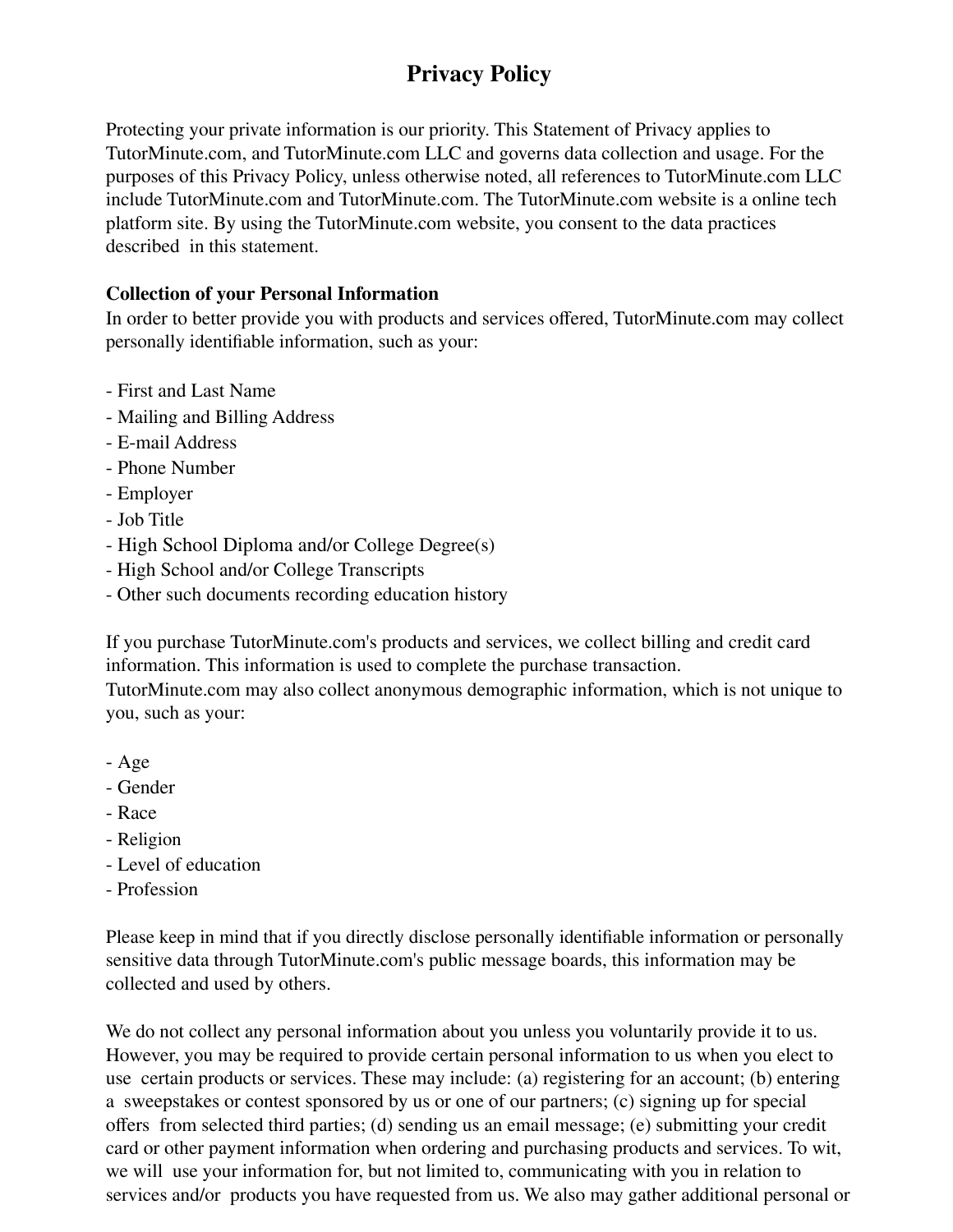non-personal information in the future.

#### **Use of your Personal Information**

TutorMinute.com collects and uses your personal information to operate and deliver the services you have requested.

TutorMinute.com may also use your personally identifiable information to inform you of other products or services available from TutorMinute.com and its affiliates.

## **Sharing Information with Third Parties**

TutorMinute.com does not sell, rent or lease its customer lists to third parties.

TutorMinute.com may share data with trusted partners to help perform statistical analysis, send you email or postal mail, provide customer support, or arrange for deliveries. All such third parties are prohibited from using your personal information except to provide these services to TutorMinute.com, and they are required to maintain the confidentiality of your information. TutorMinute.com may disclose your personal information, without notice, if required to do so by law or in the good faith belief that such action is necessary to: (a) conform to the edicts of the law or comply with legal process served on TutorMinute.com or the site; (b) protect and defend the rights or property of TutorMinute.com; and/or (c) act under exigent circumstances to protect the personal safety of users of TutorMinute.com, or the public.

## **Tracking User Behavior**

TutorMinute.com may keep track of the websites and pages our users visit within TutorMinute.com, in order to determine what TutorMinute.com services are the most popular. This data is used to deliver customized content and advertising within TutorMinute.com to customers whose behavior indicates that they are interested in a particular subject area.

# **Automatically Collected Information**

Information about your computer hardware and software may be automatically collected by TutorMinute.com. This information can include: your IP address, browser type, domain names, access times and referring website addresses. This information is used for the operation of the service, to maintain quality of the service, and to provide general statistics regarding use of the TutorMinute.com website.

# **Use of Cookies**

The TutorMinute.com website may use "cookies" to help you personalize your online experience. A cookie is a text file that is placed on your hard disk by a web page server. Cookies cannot be used to run programs or deliver viruses to your computer. Cookies are uniquely assigned to you,

and can only be read by a web server in the domain that issued the cookie to you.

One of the primary purposes of cookies is to provide a convenience feature to save you time. The purpose of a cookie is to tell the Web server that you have returned to a specific page. For example, if you personalize TutorMinute.com pages, or register with TutorMinute.com site or services, a cookie helps TutorMinute.com to recall your specific information on subsequent visits. This simplifies the process of recording your personal information, such as billing addresses, shipping addresses, and so on. When you return to the same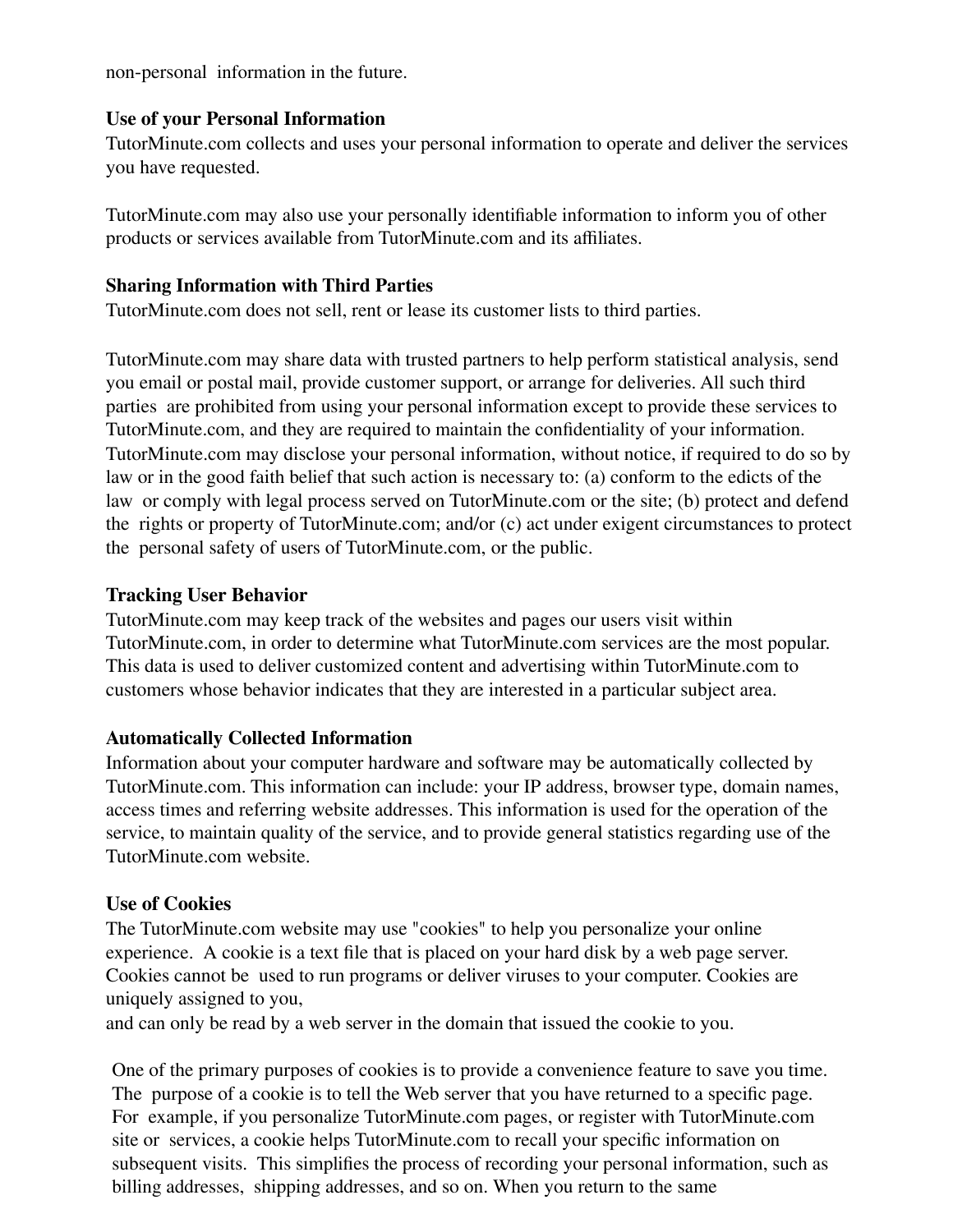TutorMinute.com website, the information you previously provided can be retrieved, so you can easily use the TutorMinute.com features that you customized.

You have the ability to accept or decline cookies. Most Web browsers automatically accept cookies, but you can usually modify your browser setting to decline cookies if you prefer. If you choose to decline cookies, you may not be able to fully experience the interactive features of the TutorMinute.com services or websites you visit.

# **Right to Deletion**

Subject to certain exceptions set out below, on receipt of a verifiable request from you, we will: • Delete your personal information from our records; and

• Direct any service providers to delete your personal information from their records. Please note that we may not be able to comply with requests to delete your personal information if it is necessary to:

• Complete the transaction for which the personal information was collected, fulfill the terms of a written warranty or product recall conducted in accordance with federal law, provide a good or service requested by you, or reasonably anticipated within the context of our ongoing business relationship with you, or otherwise perform a contract between you and us;

• Detect security incidents, protect against malicious, deceptive, fraudulent, or illegal activity; or prosecute those responsible for that activity;

• Debug to identify and repair errors that impair existing intended functionality; • Exercise free speech, ensure the right of another consumer to exercise his or her right of free speech, or exercise another right provided for by law;

• Comply with the California Electronic Communications Privacy Act;

• Engage in public or peer-reviewed scientific, historical, or statistical research in the public interest that adheres to all other applicable ethics and privacy laws, when our deletion of the information is likely to render impossible or seriously impair the achievement of such research, provided we have obtained your informed consent;

• Enable solely internal uses that are reasonably aligned with your expectations based on your relationship with us;

• Comply with an existing legal obligation; or

• Otherwise use your personal information, internally, in a lawful manner that is compatible with the context in which you provided the information.

#### **Children Under Thirteen**

TutorMinute.com does not knowingly collect personally identifiable information from children under the age of thirteen. If you are under the age of thirteen, you must ask your parent or guardian for permission to use this website.

#### **E-mail Communications**

From time to time, TutorMinute.com may contact you via email for the purpose of providing announcements, promotional offers, alerts, confirmations, surveys, and/or other general communication. In order to improve our Services, we may receive a notification when you open an email from TutorMinute.com or click on a link therein.

If you would like to stop receiving marketing or promotional communications via email from TutorMinute.com, you may opt out of such communications by clicking "unsubscribe" and following the necessary steps.